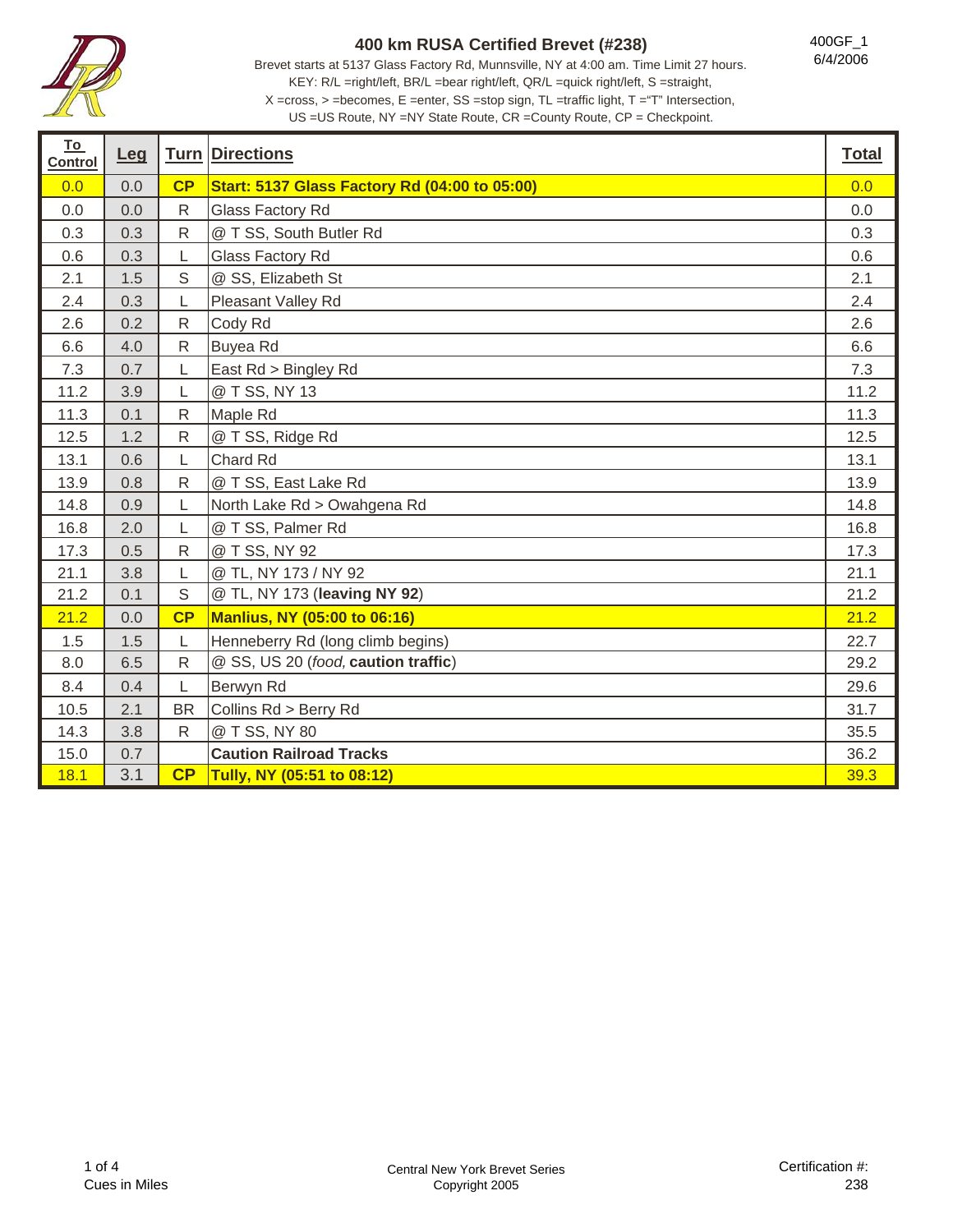

Brevet starts at 5137 Glass Factory Rd, Munnsville, NY at 4:00 am. Time Limit 27 hours. KEY: R/L =right/left, BR/L =bear right/left, QR/L =quick right/left, S =straight, X =cross, > =becomes, E =enter, SS =stop sign, TL =traffic light, T ="T" Intersection,

400GF\_1 6/4/2006

US =US Route, NY =NY State Route, CR =County Route, CP = Checkpoint.

| <u>To</u><br><b>Control</b> | Leg |              | <b>Turn Directions</b>                                                            | <b>Total</b> |
|-----------------------------|-----|--------------|-----------------------------------------------------------------------------------|--------------|
| 6.1                         | 6.1 | L            | Oak Hill Rd                                                                       | 45.4         |
| 10.8                        | 4.7 | $\mathsf{R}$ | @ T SS, Otisco Valley Rd                                                          | 50.1         |
| 13.1                        | 2.3 | $\mathsf S$  | <b>NY 174</b>                                                                     | 52.4         |
| 15.3                        | 2.2 | S            | @ SS, William Rd (Caution crossing US 20)                                         | 54.6         |
| 16.8                        | 1.5 |              | @ T SS, Masters Rd                                                                | 56.1         |
| 18.0                        | 1.2 | $\mathsf{R}$ | @ T SS, Rickard Rd                                                                | 57.3         |
| 18.0                        | 0.0 | QL           | <b>NY 175</b>                                                                     | 57.3         |
| 19.0                        | 1.0 | $\mathsf{R}$ | @ SS, US 20 (Caution Traffic)                                                     | 58.3         |
| 20.9                        | 1.9 | $\mathsf{R}$ | @ TL, NY 321 / State St (Skaneateles, NY - food, stores, public restroom in town) | 60.2         |
| 24.1                        | 3.2 | $\mathsf{L}$ | Stump Rd                                                                          | 63.4         |
| 24.8                        | 0.7 | $\mathsf{R}$ | @ SS, Vinegar Hill Rd                                                             | 64.1         |
| 26.0                        | 1.2 |              | <b>Caution Railroad Tracks</b>                                                    | 65.3         |
| 26.5                        | 0.5 | S            | to remain on Vinegar Hill Rd at Gorham Rd                                         | 65.8         |
| 27.4                        | 0.9 | S            | @ TL, North St / NY 317 (Elbridge, NY) > Jordan Rd                                | 66.7         |
| 29.8                        | 2.4 | <b>BR</b>    | N Main St (Jordan, NY)                                                            | 69.1         |
| 30.5                        | 0.7 | L            | <b>NY 31</b>                                                                      | 69.8         |
| 32.5                        | 2.0 | $\mathsf{R}$ | Bonta Bridge Rd                                                                   | 71.8         |
| 32.8                        | 0.3 |              | <b>Caution Bad Railroad Tracks on downhill</b>                                    | 72.1         |
| 33.1                        | 0.3 |              | <b>Caution Steel Deck Bridge, walk if wet</b>                                     | 72.4         |
| 39.5                        | 6.4 | L            | @ SS, NY 370 (Meridian, NY)                                                       | 78.8         |
| 40.5                        | 1.0 | <b>BL</b>    | to remain on NY 370                                                               | 79.8         |
| 41.7                        | 1.2 | $\mathsf{R}$ | @ TL, NY 34 (Cato, NY)                                                            | 81.0         |
| 51.2                        | 9.5 | Χ            | @ TL / SS, NY 104 & NY 34 > CR 34                                                 | 90.5         |
| 52.2                        | 1.0 | L            | @ T SS, Church St / NY 3 (Hannibal, NY)                                           | 91.5         |
| 54.6                        | 2.4 | L            | @ T SS, NY 104A                                                                   | 93.9         |
| 58.5                        | 3.9 | R            | Fair Haven Beach State Park                                                       | 97.8         |
| 59.4                        | 0.9 |              | Pass through park entrance                                                        | 98.7         |
| 60.4                        | 1.0 | CP           | Fair Haven Beach State Park, NY (08:42 to 14:40)                                  | 99.7         |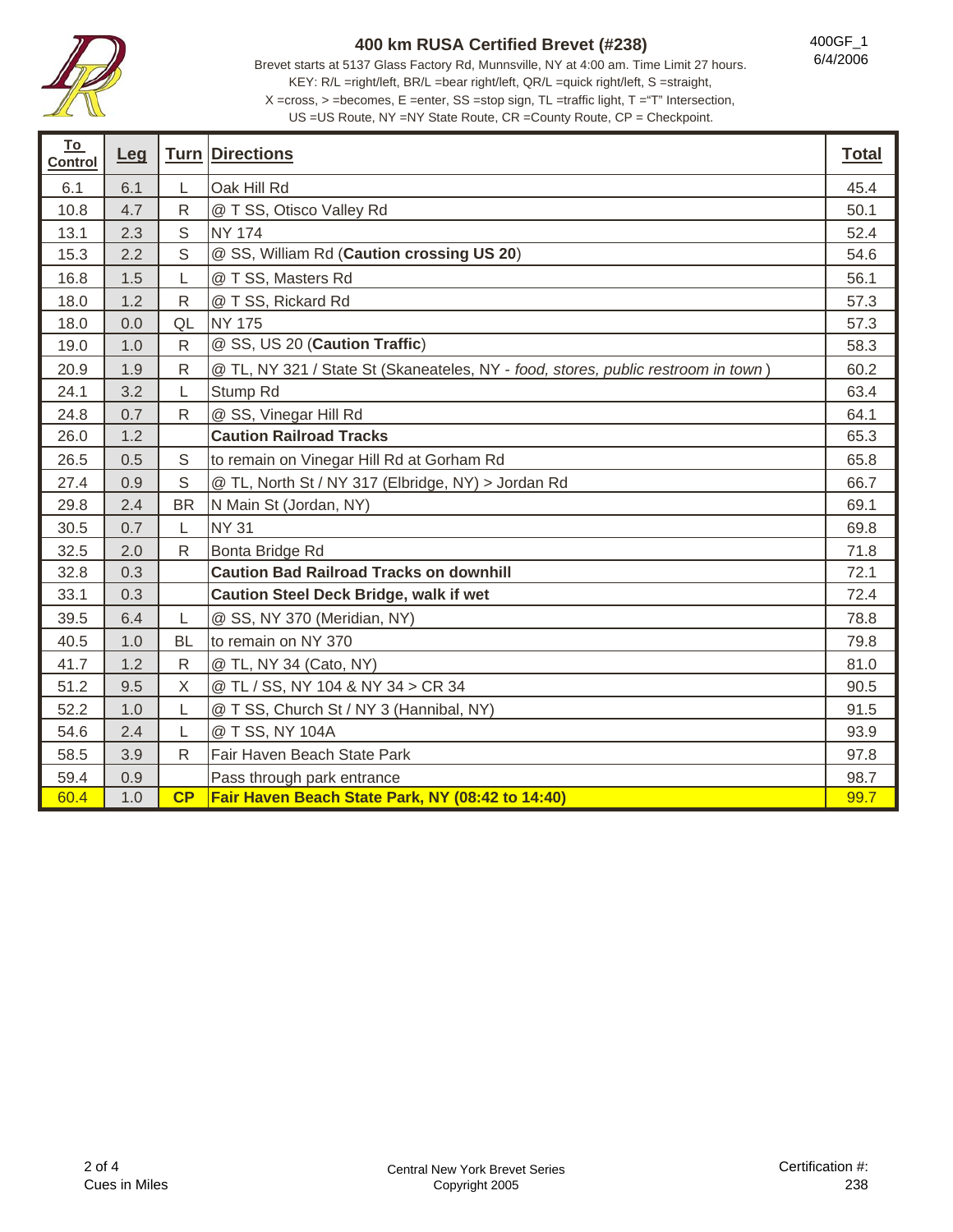

400GF\_1 6/4/2006

ī

Brevet starts at 5137 Glass Factory Rd, Munnsville, NY at 4:00 am. Time Limit 27 hours. KEY: R/L =right/left, BR/L =bear right/left, QR/L =quick right/left, S =straight, X =cross, > =becomes, E =enter, SS =stop sign, TL =traffic light, T ="T" Intersection,

US =US Route, NY =NY State Route, CR =County Route, CP = Checkpoint.

| <u>To</u><br><b>Control</b> | Leg  |              | <b>Turn Directions</b>                                                  | <b>Total</b> |
|-----------------------------|------|--------------|-------------------------------------------------------------------------|--------------|
| 0.0                         | 0.0  |              | leave control towards entrance                                          | 99.7         |
| 1.9                         | 1.9  | L            | @ T SS, NY 104A                                                         | 101.6        |
| 5.8                         | 3.9  | $\mathsf{R}$ | NY 3 (North Sterling, NY)                                               | 105.5        |
| 8.2                         | 2.4  | R            | Cayuga St / CR 34 (Hannibal, NY)                                        | 107.9        |
| 9.2                         | 1.0  | X            | @ TL / SS, NY 104 & CR 34 > NY 34                                       | 108.9        |
| 18.7                        | 9.5  | L            | @ TL, NY 370 (Cato, NY)                                                 | 118.4        |
| 20.9                        | 2.2  | $\mathsf{R}$ | Bonta Bridge Rd (Meridian, NY)                                          | 120.6        |
| 27.3                        | 6.4  |              | <b>Caution Steel Deck Bridge, walk if wet</b>                           | 127.0        |
| 27.6                        | 0.3  |              | <b>Caution Bad Railroad Tracks</b>                                      | 127.3        |
| 27.9                        | 0.3  | $\mathsf{L}$ | <b>NY 31</b>                                                            | 127.6        |
| 29.9                        | 2.0  | $\mathsf{R}$ | Main St / NY 317                                                        | 129.6        |
| 30.6                        | 0.7  | <b>BL</b>    | Elbridge St (Unmarked) > Jordan St (Jordan, NY)                         | 130.3        |
| 33.0                        | 2.4  | S            | @ TL, to remain on Jordan Rd (Elbridge, NY)                             | 132.7        |
| 33.9                        | 0.9  | $\mathbb S$  | Vinegar Hill Rd at Gorham Rd                                            | 133.6        |
| 34.4                        | 0.5  |              | <b>Caution Railroad Tracks</b>                                          | 134.1        |
| 35.6                        | 1.2  | L            | Stump Rd                                                                | 135.3        |
| 36.3                        | 0.7  | $\mathsf{R}$ | @ SS, NY 321 > State St                                                 | 136.0        |
| 39.5                        | 3.2  | CP           | Skaneateles, NY (10:38 to 18:56) Public Restrooms near Doug's Fish Fry  | 139.2        |
| 0.0                         | 0.0  | L            | @ TL, US 20                                                             | 139.2        |
| 1.9                         | 1.9  | L            | <b>NY 175</b>                                                           | 141.1        |
| 2.9                         | 1.0  | $\mathsf{R}$ | <b>Rickard Rd</b>                                                       | 142.1        |
| 2.9                         | 0.0  | QL           | Masters Rd                                                              | 142.1        |
| 4.1                         | 1.2  | ${\sf R}$    | Williams Rd                                                             | 143.3        |
| 5.6                         | 1.5  | S            | @ SS, NY 174 (Caution crossing US 20)                                   | 144.8        |
| 7.8                         | 2.2  | $\mathbb S$  | Otisco Valley Rd (NY 174 goes right)                                    | 147.0        |
| 22.9                        | 15.1 | S            | @ TL / SS, Preble Rd                                                    | 162.1        |
| 23.5                        | 0.6  |              | <b>Caution Railroad Tracks</b>                                          | 162.7        |
| 24.0                        | 0.5  | L            | @ T SS, NY 11                                                           | 163.2        |
| 24.1                        | 0.1  | $\mathsf{R}$ | E. Homer-Balt. Rd                                                       | 163.3        |
| 29.4                        | 5.3  | L            | @ T SS, NY 13                                                           | 168.6        |
| 29.5                        | 0.1  | ${\sf R}$    | E. Homer Crossing Rd                                                    | 168.7        |
| 30.0                        | 0.5  | R            | @ T SS, River Rd (Unmarked)                                             | 169.2        |
| 30.1                        | 0.1  | L            | Shippey Rd                                                              | 169.3        |
| 31.6                        | 1.5  | $\mathbb S$  | @ SS North Rd                                                           | 170.8        |
| 34.9                        | 3.3  | CP           | McGraw, NY (12:23 to 22:40) If stores are closed see note on last page. | 174.1        |